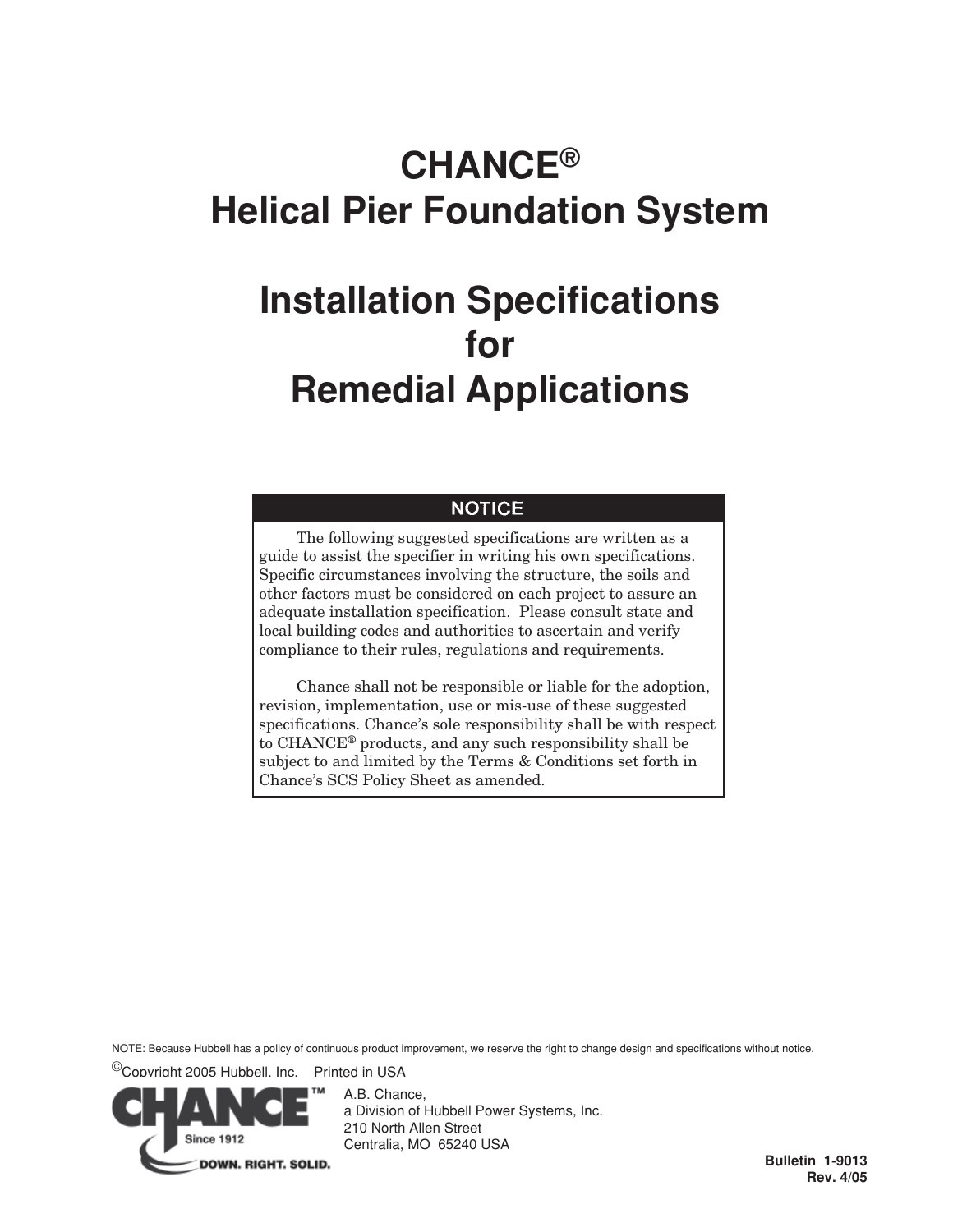# **I. General**

**A.**The CHANCE® Helical Pier Foundation System shall be installed by authorized Chance Dealers. These Dealers shall have satisfied the certification requirements relating to the technical aspects of the product and the ascribed installation techniques.

**B.** All work as described herein shall be performed in accordance with all applicable safety codes in effect at the time of installation.

**C.**The Dealer shall employ a skilled, experienced work force who are familiar with the requirements and methods necessary for proper performance of the work as outlined in these specifications.

# **II. Helical Pier Location**

#### **It is the responsibility of the dealer to determine the location of, and avoid contacting, underground utilities (gas, electricity, water, telephone, TV, etc.).**

**A.** Helical piers should be installed as shown on the Engineer's Plan of Repair (PR). If an Engineer's PR is not available, then the Dealer shall submit a written plan of repair to the owner or owner's representative.

**B.**Plan of Repair shall include, but is not limited to the following:

- **1.** Total number of helical piers required
- **2.** Locations of the individual helical piers
- **3.** Size and number of helices per helical pier
- **4.** Minimum installed depth of the helical pier
- **5.** Minimum final installation torque of the helical piers
- **6.** If testing is required, plan per paragraph IX.C.

#### **III. Helical Pier Selection**

**A.**The lead sections with helices and extension sections shall be manufactured by Chance and as shown on attached drawings.

**B.** All units shall conform to the material specifications as referenced on these drawings.

**C.**The number and sizes of helices, and the shaft size of helical pier shall be as shown on the Plan of Repair.

**D.**The Dealer shall have the option of performing a soil test using either the CHANCE® Soil Probe or other method approved by the engineer. The data acquired along with other information available about the site shall be used in determining the proper helical pier.

# **IV. Installation Equipment**

#### **A. Installing Units**

**1.** Installation units shall consist of rotary type torque motors with forward and reverse capabilities. These units shall be either electrically or hydraulically powered.

**2.** These units shall be capable of developing the minimum torque as required by the Plan of Repair.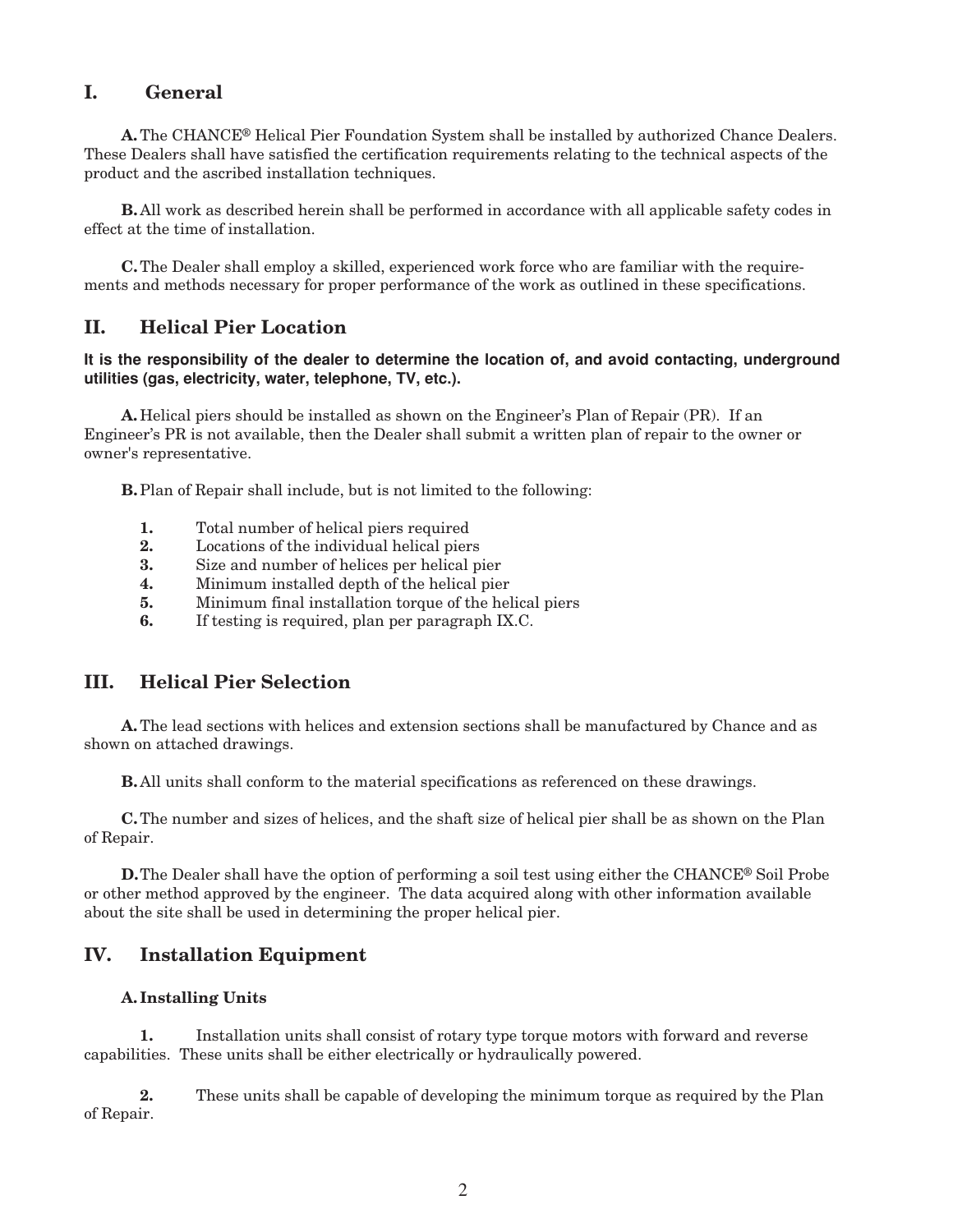**3.** These units shall be capable of positioning the helical pier at the proper installation angle. This angle varies between 0 (vertical) to 10 degrees depending upon application and type of foundation termination specified.

**4.** These units shall be in good working condition and capable of being operated in a safe manner

#### **B. Installation Tooling**

**1.** Adapters approved by the Engineer of Record shall be employed to safely connect the installation units to the helical piers and extensions.

**2.** These adapters shall have torque capacity ratings at least equal to the minimum ultimate torque rating of the helical piers as specified for the project.

**3.** These adapters shall be securely connected to the helical pier during installation so as to prevent accidental separation.

#### **C. Torque Monitoring Devices**

**1.** The torque being applied by the installing units shall be monitored throughout the installation process.

**2.** Torque monitoring devices shall be either a part of the installing unit or an independent device in-line with the installing unit. Calibration data for either unit shall be available for review by the owner or owner's representative.

# **V. Installation Procedures**

**It is the responsibility of the dealer to determine the location of, and avoid contacting, underground utilities (gas, electricity, water, telephone, TV, etc.).**

**A.**The helical pier shall be positioned as shown on the Plan of Repair. Proper angular alignment shall be established at the start of installation.

**B.**The helical pier shall be installed in a smooth, continuous manner. The rate of helical pier rotation shall be in the range of 5 to 20 revolutions per minute.

**C.**Sufficient down pressure shall be applied to advance the helical pier.

**D.**Plain extension material may be required to position the helical pier at the depth required by the Plan of Repair. Extensions shall be coupled to the helical pier using the bolts provided with the extension. These bolts shall be installed and tightened to approximately 40 ft. lb. of torque.

**E.** Installation torque shall be monitored throughout the installation process.

**F.** If underground obstructions are encountered during installation, the Dealer shall have the option of removing the obstruction if possible or relocating the helical pier. This latter option may require the relocation of adjacent helical piers.

# **VI. Termination of Installation**

**A.**The maximum installation torque shall at no time exceed the torque rating of the helical pier shaft as specified for the project.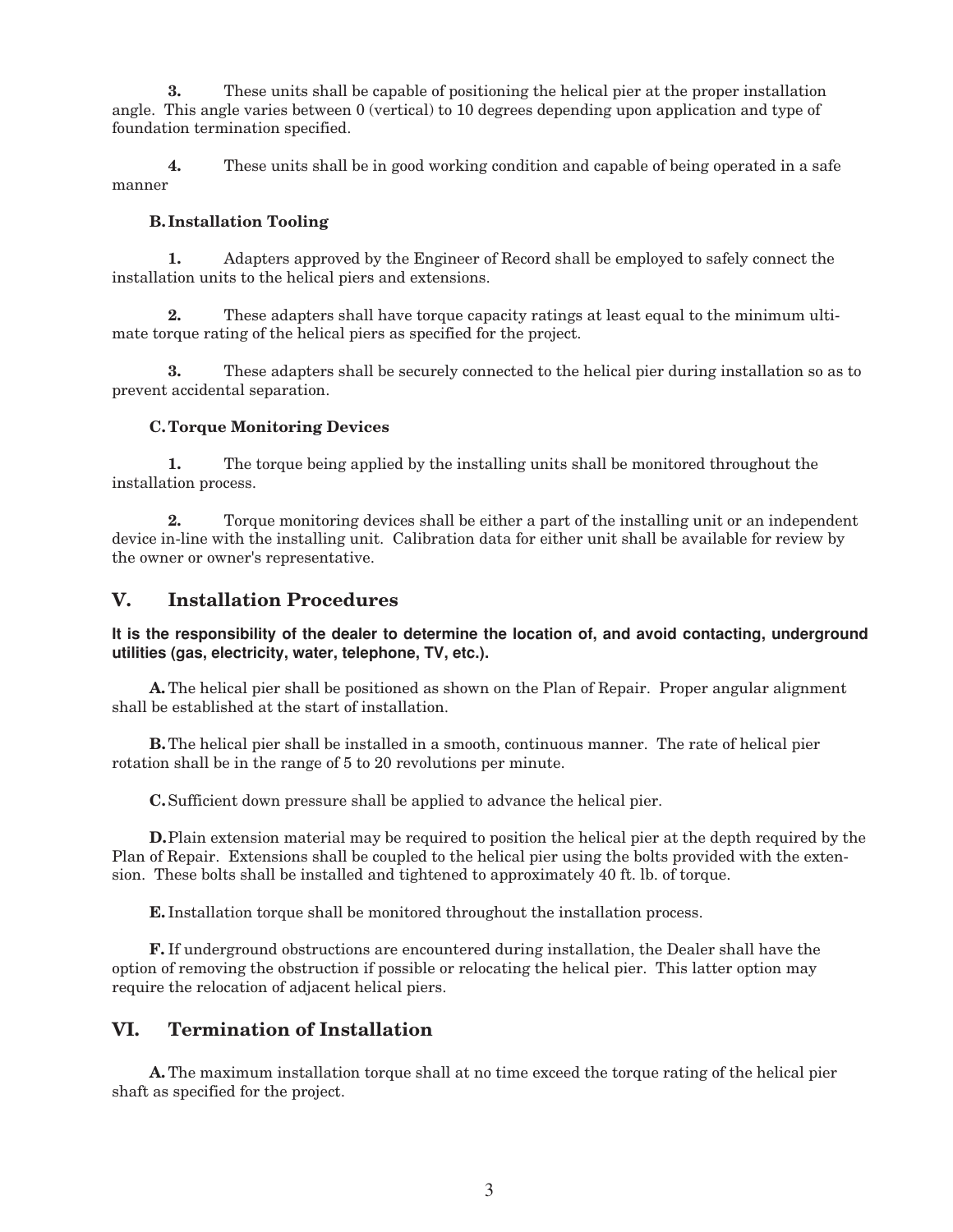**B.** Helical piers shall be installed to the minimum torque value as shown on the Plan of Repair. *If the Plan of Repair is an Engineer's Plan of Repair, the approval of the Engineer of Record shall be obtained before option b or c is implemented.*

**1.** If the minimum torque requirement has not been satisfied at the minimum depth level, the Dealer shall have the following options:

**a.** Install the helical pier deeper using additional plain extension material until the specified torque level is obtained, or

**b.** Remove the existing helical pier and install a helical pier with larger and/or more helices. This revised helical pier shall be installed at least three (3) feet beyond the termination depth of the original helical pier.

**c.** Add additional helical piers.

**C.**The minimum depth of installation shall be as shown on the Plan of Repair. If the installer cannot achieve the depth shown on the Engineer's Plan of Repair, the engineer shall be contacted before proceeding further.

*If the maximum torque rating of the installing unit has been reached but that of the helical pier has not prior to satisfying the minimum depth requirement, the Dealer shall have the option of utilizing a higher torque installing unit meeting the requirement of paragraph IV to drive the helical pier deeper.*

**1.** If the minimum torque rating of the helical pier and/or installing unit has been reached prior to satisfying the the minimum depth level, the Dealer shall have the following options: *If the Plan of Repair is an Engineer's Plan of Repair, the approval of the Engineer of Record shall be obtained before option a or b is implemented.*

**a.** Terminate the installation at the depth obtained, or

**b.** Remove the existing helical pier and install a helical pier with smaller and/or fewer helices. This revised helical pier shall be installed at least three (3) feet beyond the termination depth of the original helical pier.

#### **VII. Connection Bracket/Haunch**

**A.**The helical pier shall be connected to the structure using a Chance approved steel bracket or properly designed steel-reinforced concrete haunch capable of safely transferring the structural loads to the helical pier.

#### **VIII. Installation Records**

Written installation records shall be maintained for each helical pier. These records shall include, but are not limited to the following:

**A.**Project name and/or location

**B.** Name of authorized Chance Dealer

 **C.** Name of Dealer's foreman or representative who witnessed the installation

**D.**Date and time of installation

**E.**Location and reference number of helical pier

**F.** Descriptions of lead section and extensions installed

**G.**Overall depth of installation as referenced from bottom of grade beam or footing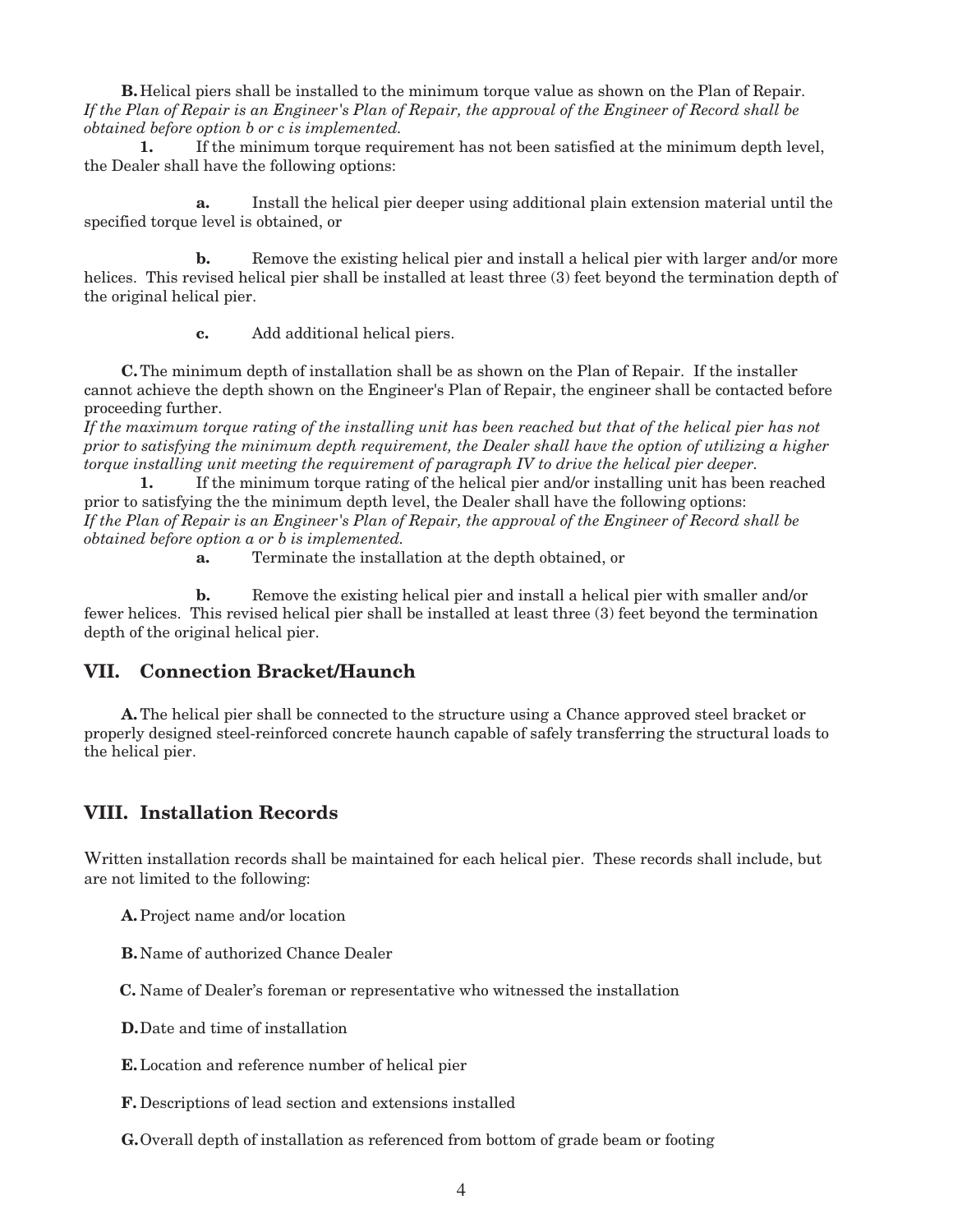**H.**Torque readings for the last three (3) feet of installation if practical. In lieu of this requirement, the termination torque shall be recorded as a minimum

**I.** Any other applicable information relating to the installation

# **IX. Helical Pier Testing**

**A.**Testing shall be required only if specified on the Plan of Repair or if deemed necessary by the Engineer of Record due to unusual subsurface conditions.

**B.**Testing, if required, shall be performed in accordance with the test plan contained in the Plan of Repair or, if required by the Engineer of Record due to unusual subsurface conditions, in accordance with the test plan set forth by the Engineer of Record prior to the beginning of the test.

**C.**The test plan shall include, but not be limited to, the following:

- **1.** The number and locations of tests, based on site and subsurface conditions
- **2.** The maximum load to be applied during the test
- **3.** The acceptance criteria including load versus displacement.

**D.**The test equipment shall be capable of applying a compression load equal to the maximum test load specified in the test plan.

**E.** If the compression test requires additional helical piers for reaction, these helical piers shall be installed to the same torque requirements as the test helical pier.

**F.** The helical pier shall be tested to the greater of the safety factored load or its ultimate capacity, defined as the maximum load the helical pier can resist at continuous creep conditions.

**G.**Test records shall include the following:

- **1.** Items as outlined in Section VIII of this Specification
- **2.** Magnitudes of applied loads and corresponding displacements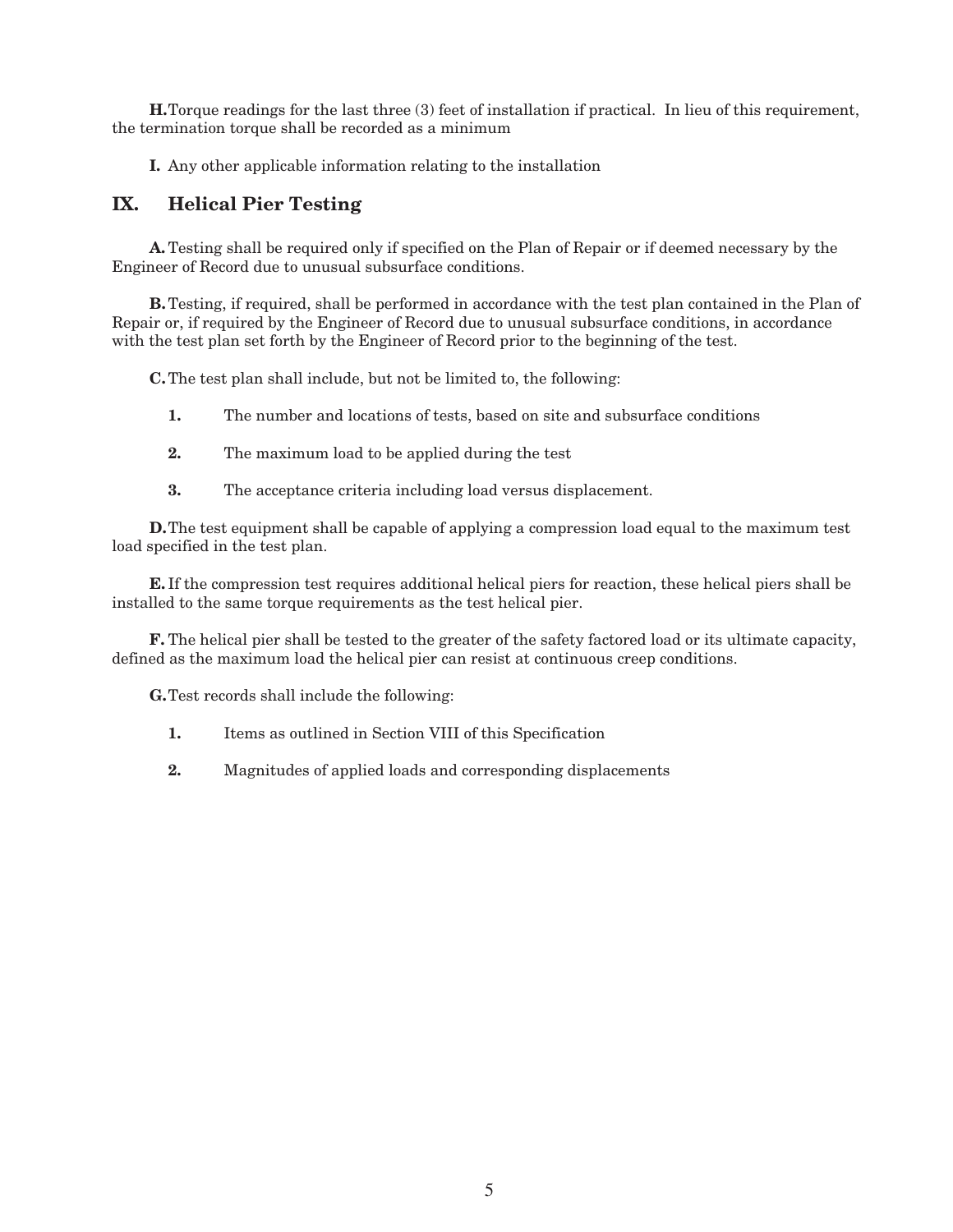# **MATERIAL SPECIFICATIONS CHANCE® Helical Pier Foundation System Components Page 1 of 2**

# **SS5, SS150 (11⁄2") SS175 (13⁄4") 278 (27⁄8" OD Pipe Shaft)**

# **HELIX BEARING PLATE**:

- 1. SS5 Hot rolled carbon steel sheet, strip, or plate per ASTM A572, or A1018, or A656 with minimum yield strength of 50 ksi. Plate thickness is  $\frac{3}{8}$ ".
- 2. SS150 and SS175 Hot rolled steel sheet, strip, or plate per ASTM A656 or A1018 with minimum yield strength of 80 ksi. Plate thickness is  $\frac{3}{8}$ ".
- 3. 278 Hot rolled steel sheet, strip, or plate per ASTM A36 or A572 with minimum yield strength of 36 ksi. Plate thickness is  $\frac{3}{8}$ ".
- 4. Helix bearing plates are formed on matching metal dies to true helical shape.

# **HELICAL PIER SHAFT**:

- 1. SS5 Hot rolled **R**ound-**C**ornered-**S**quare (RCS) 11⁄2" solid steel shafts conforming to the general requirements of ASTM A29. Medium carbon steel grade with improved strength due to fine grain size.
	- Installation Torque Rating: 5,500 ft.-lbs.
	- Minimum Ultimate Tension Strength: 70 kips (Criteria Coupling Bolt)
	- Minimum Ultimate Tension Strength: 55 kips (Criteria Torque)
- 2. SS150  $(1\frac{1}{2})$ " solid steel shaft), and SS175  $(1\frac{3}{4})$ " solid steel shaft) Hot rolled Round-**C**ornered-**S**quare (RCS) conforming to the general requirements of ASTM A29. **H**igh **S**trength **L**ow **A**lloy (HSLA), low to medium carbon steel grade with improved strength due to fine grain size.

| <b>SS Anchor</b><br>Type | Torque<br><b>Strength Rating, ft.-lb.</b> | <b>Minimum Ultimate Tension</b><br>Strength, kips |
|--------------------------|-------------------------------------------|---------------------------------------------------|
| <b>SS150</b>             | 7,000                                     |                                                   |
| <b>SS175</b>             | 10,000                                    | 100                                               |

3. 278 - Structural steel tube or pipe, welded or seamless, in compliance with ASTM A500. Wall thickness is 0.203 inch (Schedule 40). Torque strength rating is 5,500 ft-lb. Minimum yield strength is 50 ksi. Minimum ultimate tension/compression strength is 60 kip.